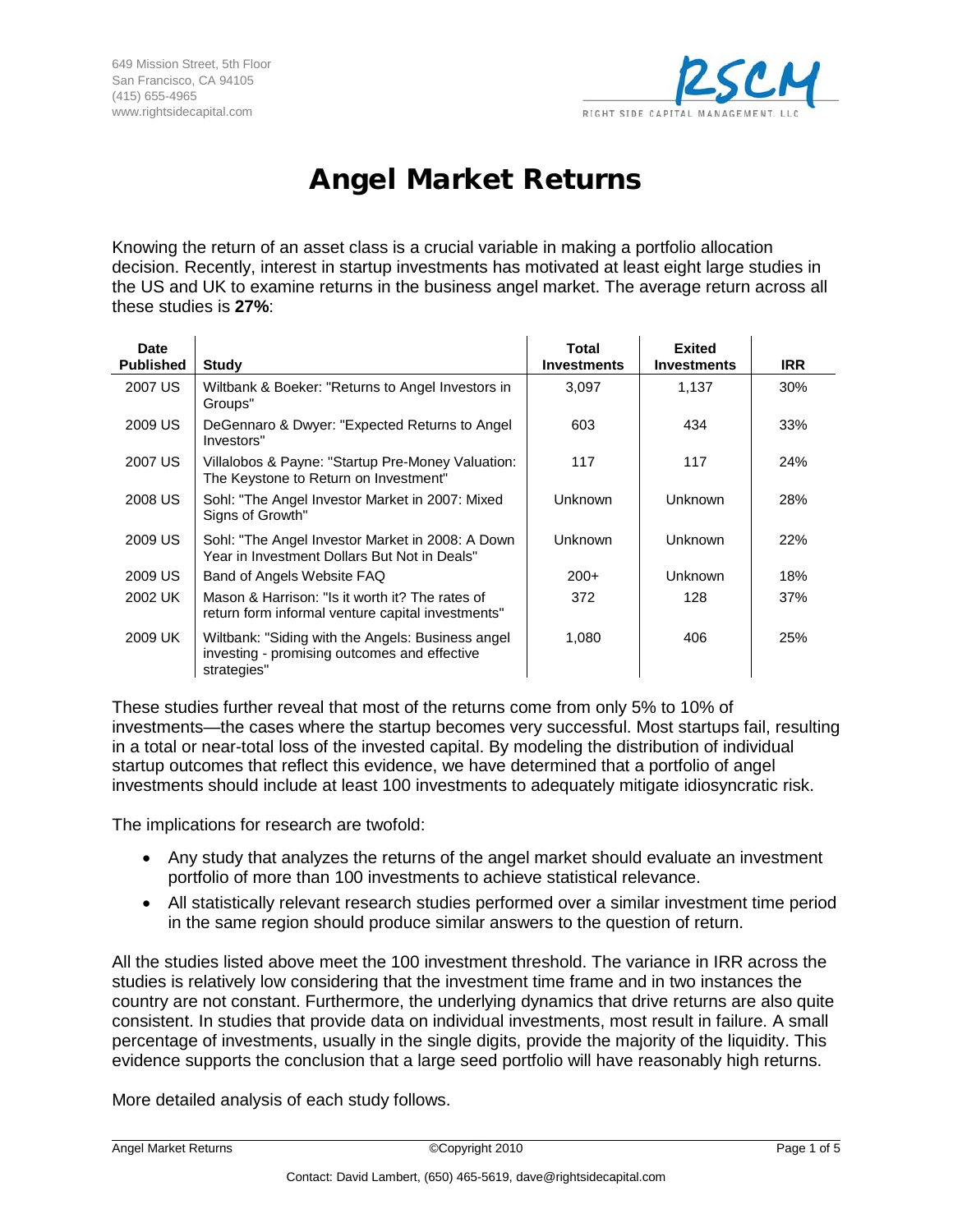# **"Returns to Angel Investors in Groups"[1](#page-4-0) , 2007**

The Ewing Marion Kauffman Foundation and the Angel Capital Education Foundation funded this study by Robert Wiltbank of Willamette University and Warren Boeker of the University of Washington. The study includes investment data from 539 angel investors that belong to 86 angel groups. These 539 investors have made 3,097 investments, 1,137 of which have experienced exits. To our knowledge, this is the largest data set of angel investments ever collected and analyzed.

Of the 3,097 investments:

- 90% were made after 1994
- 65% were made after 1999

Of the 1,137 exits:

- 8% occurred prior to 2000
- 30% occurred between 2000 and 2003
- 60% occurred after 2003

52% of all investments resulted in a negative return, most of these with a total loss of invested capital. 7% of investments returned greater than 10X to investors.

Wiltbank and Boeker calculated the IRR of all the exited angel investments in the study as 27%, based on an average payoff of 2.6x and an average hold time of 3.5 years. However, as noted by DeGennerao and Dwyer<sup>[2](#page-4-1)</sup>, 27% is the wrong result of this calculation. It should be 31%.

Even so, the reason to use IRR is to account for differences in timing of investments and payouts. Using the average payoff and the average hold time is incorrect. Rather, the calculation should account for every individual investment and payout. Using this more accurate methodology, the IRR of the investment in the datasets is [3](#page-4-2)0%.<sup>3</sup>

## **"Expected Returns to Angel Investors"[4](#page-4-3) , 2009**

The Federal Reserve Bank (FRB) of Atlanta published this report by Ramon DeGennaro of the University of Tennessee, Knoxville and Gerald Dwyer of the FRB. DeGennaro and Dwyer use a subset of the 3,097 investments in the Angel Investor Performance Project database, the same source used by Wiltbank and Boeker. DeGennaro and Dwyer evaluated the entire dataset and determined that 603 records contained enough information about the lifecycle of the investment for the authors to perform their analysis.

DeGennaro and Dwyer calculate that the expected return by investors for these investments was 57.8% per year. Expected returns are important because they drive investment decisions, but they are often very different than realized returns. The authors also performed a detailed value-weighted analysis of realized returns across the 434 investments that had exits and determined the IRR was 33%.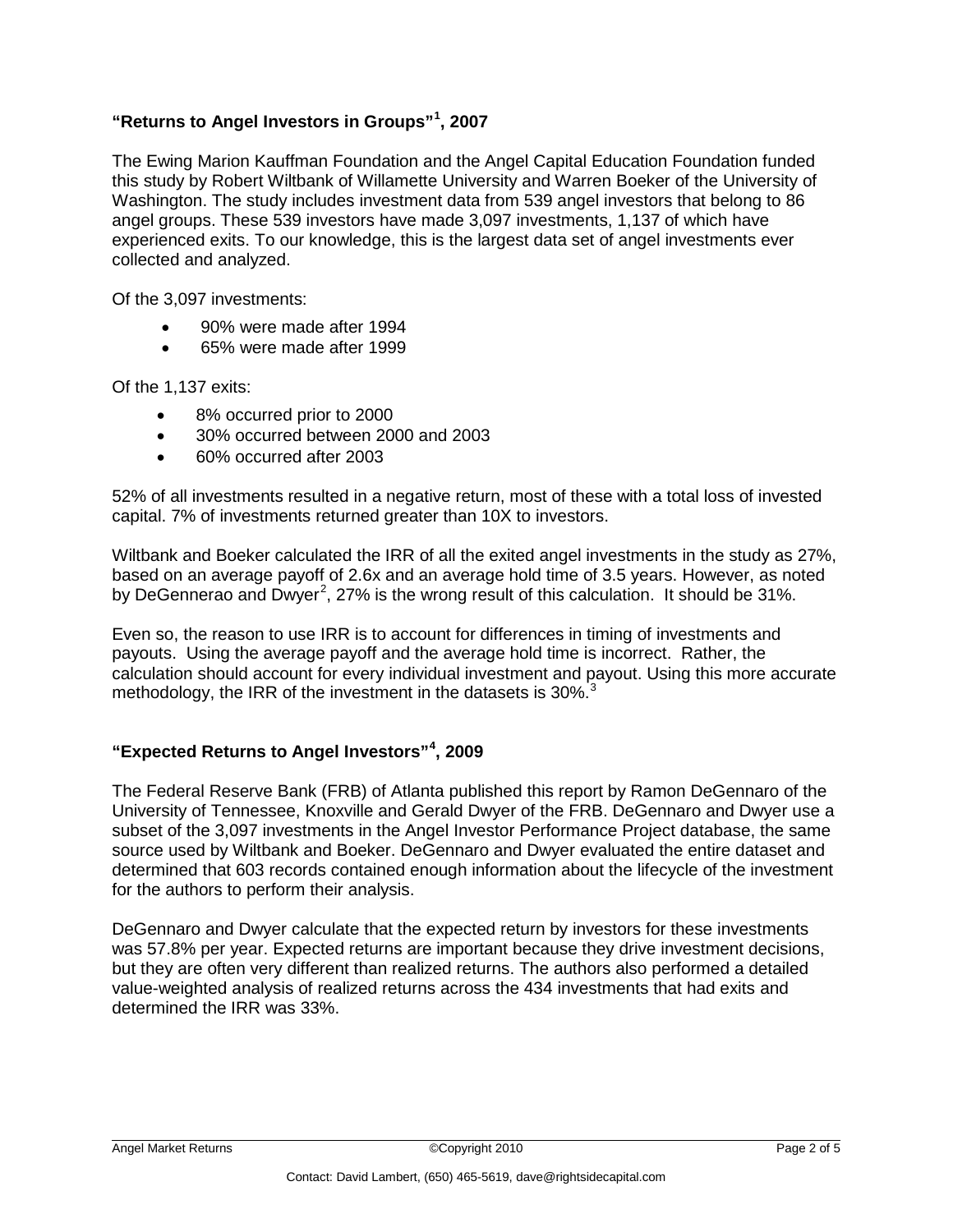# **"Startup Pre-Money Valuation: The Keystone to Return on Investment Ventures"[5](#page-4-4) , 2007**

The Ewing Marion Kauffman Foundation published this article by William Payne and Luis Villalobos. Villalobos is the founder and Payne is a member of Tech Coast Angels, one of the most prolific angel groups in the US. The article examines the dynamics of return generation within a portfolio of angel investments. The authors state that, "…a large, diversified angel portfolio should provide an IRR of at least 25 percent per year."

The article then analyzes a combined portfolio of 117 angel investment made by four angel investors. The average investment size was approximately 85k. 68% of the investments resulted in a break-even or negative return. The total cash returned to the four investors from the portfolio was \$51.1 million, a 5X return on invested capital. The authors divide the exited investments into 5 different categories based upon the ROI multiple:

|                     |               | <b>Amount</b>   | Liquidity     | Avg. Time |
|---------------------|---------------|-----------------|---------------|-----------|
| <b>ROI Multiple</b> | <b>Number</b> | <b>Invested</b> | <b>Amount</b> | to Exit   |
| 0                   | 31            | \$2,291,525     | \$ -          | 2.6       |
| $>0$ to $<1$        | 26            | \$3,812,914     | \$1,878,426   | 3.6       |
| 1                   | 23            | \$671,422       | \$671,422     | 2.0       |
| $>1$ to 10          | 21            | \$1,870,541     | \$5,614,653   | 5.0       |
| >10x                | <u>16</u>     | \$1,290,132     | \$42,927,748  | 8.6       |
|                     | 117           | \$9,936,534     | \$51,092,249  |           |

Using the data above, we calculate the IRR as 24.3%.

### **"Angel Investment Market", 2007 and 2008[6](#page-4-5)**

The Center for Venture Research (CVR), currently led by Jeffrey Sohl, has conducted research on the US angel market since 1980. For the past decade, CVR has published estimates of angel activity in the US. CVR uses bi-annual surveys to sample a large number of angel groups and then extrapolates market-wide metrics such as overall market size, number of deals, number of active and inactive angel investors, participation by stage (e.g., seed, startup, late stage), and participation by sector.

Starting in 2007, CVR began tracking and publishing return data on the basis of exit-year vintage—all investments that exited in a given year. An exit is defined as any investment that comes to an end through bankruptcy, merger and acquisition, IPO, etc. For 2007 and 2008, CVR's IRR estimates are 27.7% and 22.0%, respectively.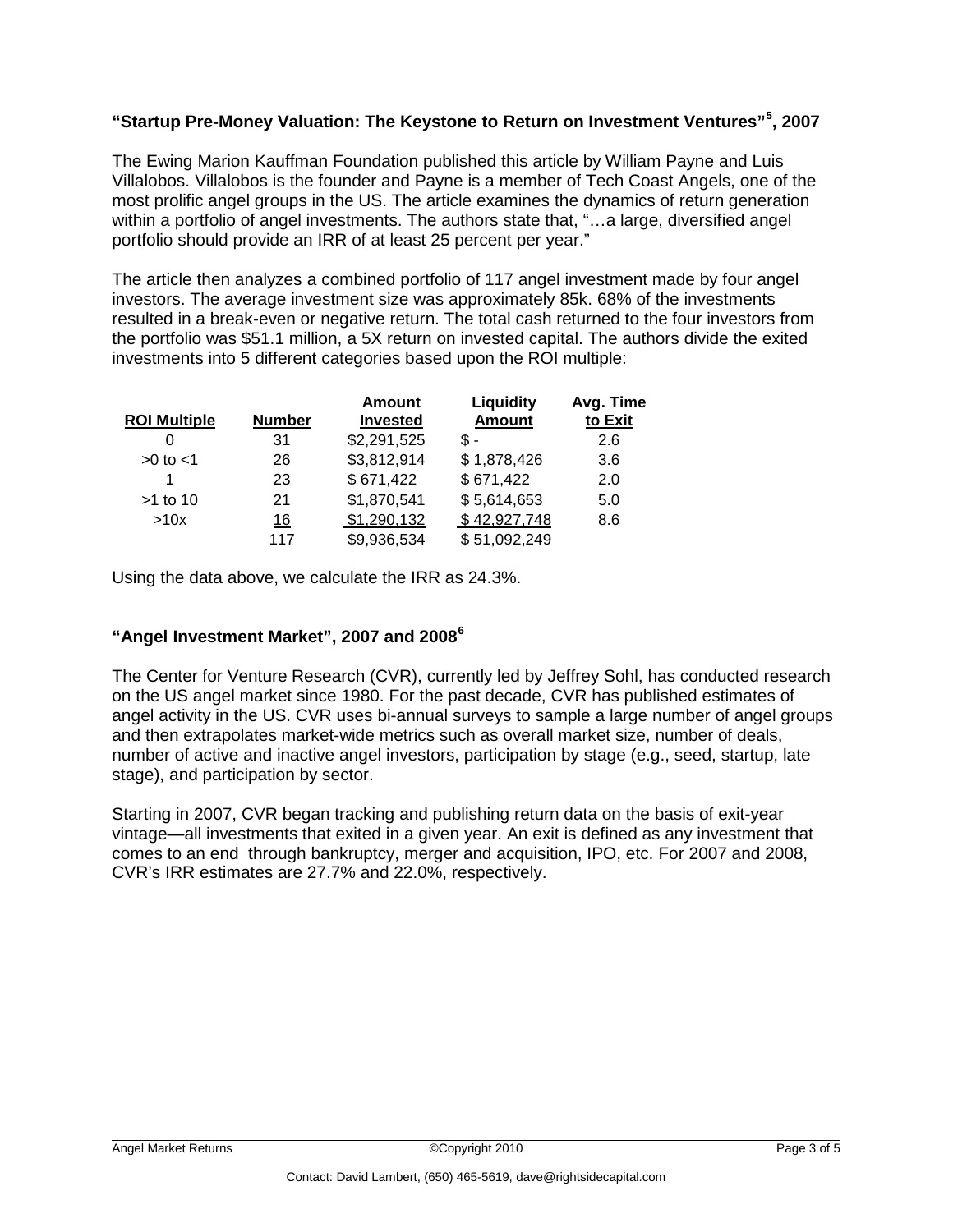#### **Band of Angels Website FAQ[7](#page-4-6)**

The Band of Angels is an angel group based in Northern California. The group has more than 125 members and has invested over \$186M into over 200 companies since 1994. According to the FAQ on their website, "…the cumulative IRR for all band investments since inception, including the losses suffered through the bust, is a positive 18%."

## **"Is it worth it? The rates of return form informal venture capital investments"[8](#page-4-7) , 2002**

Colin Mason and Richard Harrison published this study in the Journal of Business Venturing. IT analyzes returns from 128 exited investments made by 127 UK-based angel investors. Most of the investments occurred in the 1980s (48%) or the 1990s (38%), though a handful date back to the 1960s and 1970s. 90% of the exits were fairly recent, occurring after 1985. Since the study was originally submitted in April 1999, it is reasonable to assume that the latest exit in the study probably occurred in 1998.

Mason and Harrison report that almost half of all investments (47%) were break even or worse. They subdivide the investments into 5 performance-based groups and provide some aggregate data for each group:

|           | % of             | <b>Median</b>       |
|-----------|------------------|---------------------|
| IRR       | <b>Portfolio</b> | <b>Time to Exit</b> |
| Negative  | 39.8%            | 2 years             |
| $0 - 24%$ | 23.8%            | 6 years             |
| 25 - 49%  | 12.7%            | 6 years             |
| 50 - 99%  | 13.3%            | 4 years             |
| $100 + %$ | 10.2%            | 4 years             |

We can make a conservative IRR estimate for the entire portfolio by making the following five assumptions:

- All negative IRR investments are total losses (very conservative)
- All 100%+ IRR investments average exactly 100% IRR (very conservative)
- The average IRR of the other three ranges is the mid-point
- Each investment is the same size
- The median time to exit for each group is also the mean time to exit

The resulting calculation yields an IRR of 37.4%.